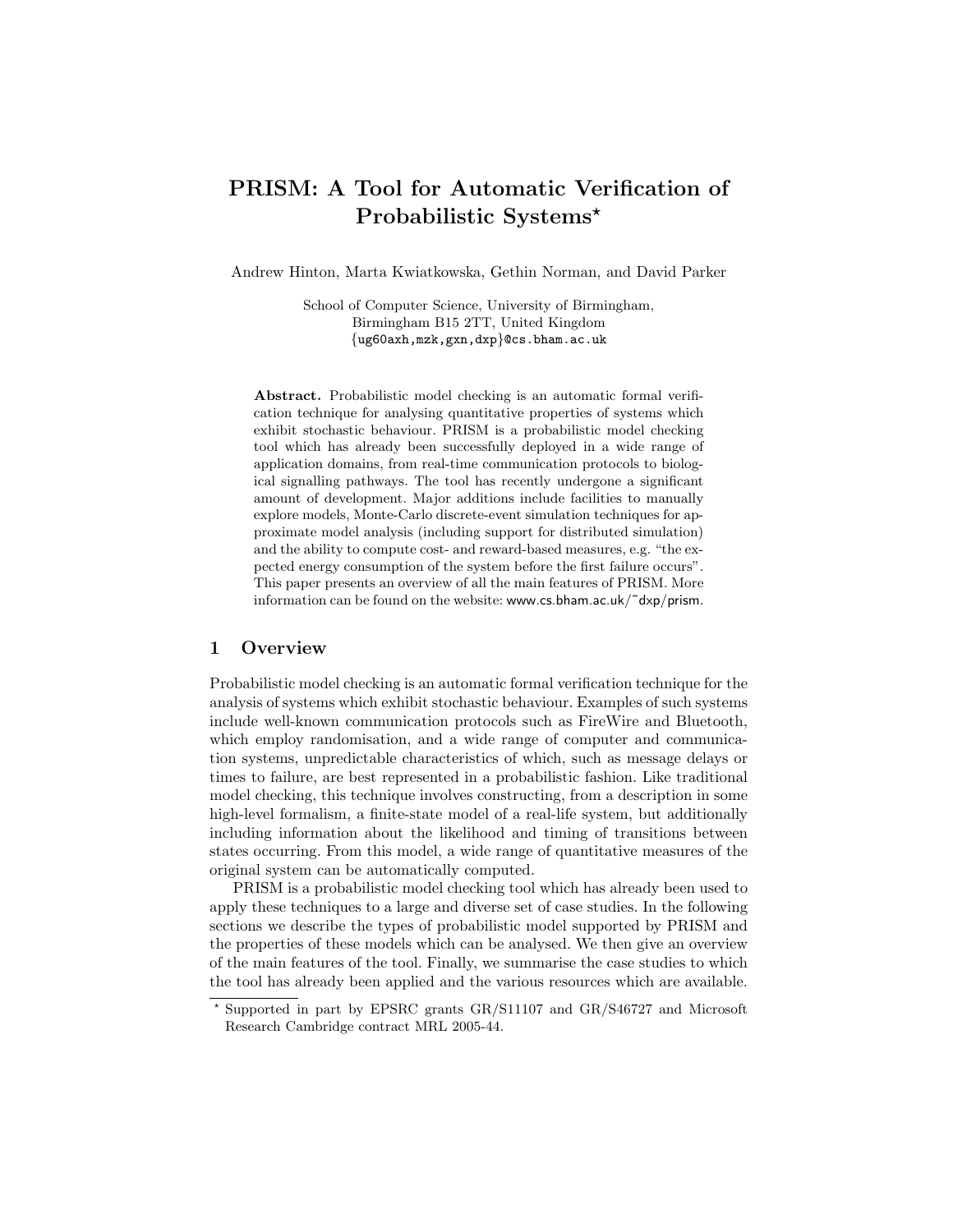## 2 PRISM model specification

PRISM has direct support for three types of probabilistic models: discrete-time Markov chains (DTMCs), Markov decision processes (MDPs) and continuoustime Markov chains (CTMCs). In DTMCs, time is modelled as discrete timesteps and the probabilities of transitions occurring are also discrete. They are suitable for analysing systems with simple probabilistic behaviour and no concurrency e.g. synchronous randomised distributed algorithms. MDPs extend DTMCs by permitting a combination of nondeterminism and probability, making them well suited to modelling multiple probabilistic processes executing in parallel or to cases where some parameters of the system or the behaviour of the environment in which it is operating are unknown. CTMCs do not support nondeterminism but model time in a continuous fashion, through the use of the negative exponential distributions, allowing accurate representation of the timing characteristics of e.g. component failures and job arrivals.

PRISM now also allows models to be augmented with costs and rewards, real values assigned to states and transitions of the model. This permits reasoning about a much wider range of quantitative measures of a system, e.g. "completion time", "energy consumption" or "number of messages lost".

Models are specified using the PRISM modelling language, a simple, statebased language based on the Reactive Modules formalism. Systems are described as the parallel composition of a set of modules. Each module's state is given by a set of finite-ranging variables and its behaviour by a set of probabilistic guarded commands. The language also supports global variables, synchronisation and various process algebraic operations. See the PRISM documentation and example repository at [1] for more information.

# 3 PRISM property specification

The specification language for properties of the probabilistic models to be analysed in PRISM is based on temporal logic, in particular PCTL and CSL, probabilistic extensions of the logic CTL. The principal operators are P, S and R which refer, respectively, to the probability of an event occurring, the long-run probability of some condition being satisfied and the expected value of the model's costs or rewards. For precise details of the specification language, see the PRISM documentation [1]. For the theoretical background and further references, see [2]. For illustrative purposes, a selection of example properties is shown below:

- $P \geq 0.9$  [ !*repair*  $U \leq 200$  *done* ] "with probability 0.9 or more, the process will successfully complete within 200 hours and without requiring repairs"
- $P = ? [F \leq T \text{ error } \{\text{init}\}$   $\{\text{max}\}$  "what is the worst-case probability, over all possible initial configurations, that an error has occurred by time  $T$ "
- $-$  S =? [ num\_sensors  $\geq$  min\_sensors ] "what is the long-run probability that an acceptable number of sensors are operational?"
- $-$  R  $<$  3 [C  $\leq$  T ] "the expected number of messages lost during the first T minutes of execution of the communication protocol is less than 3"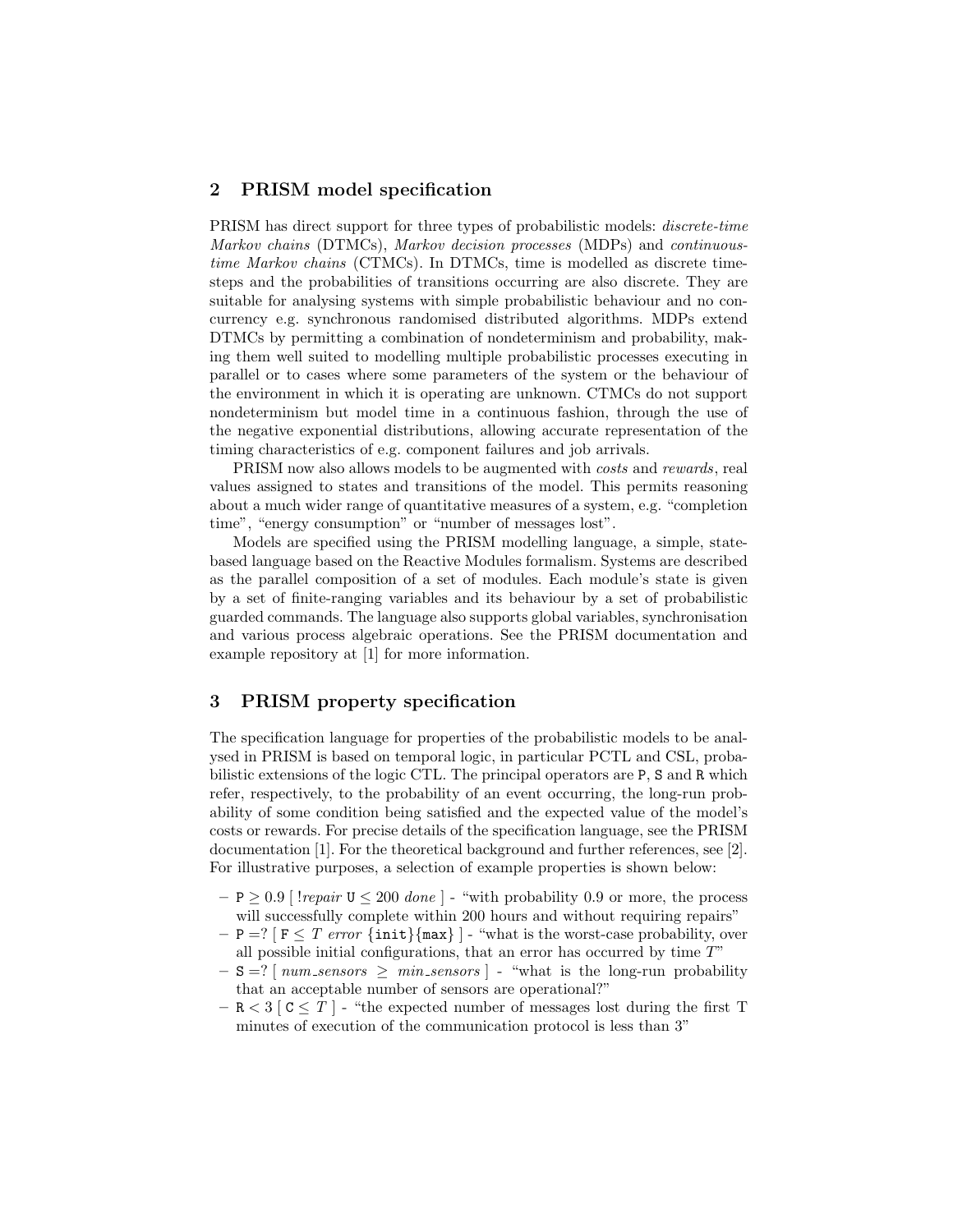$-$  R =? [F shutdown {error\_detected}{max}] - "from all situations where an error has been detected, what is the worst-case expected power consumption before the system shuts itself down?"

Note that is possible to either determine whether a probability or expected quantity satisfies a given bound or obtain the actual value. In the latter case, it is often beneficial to compute a range of values in order to identify trends or anomalies. The ability to examine worst-case (or best-case) scenarios, as illustrated in the examples above, is also very powerful.

# 4 The PRISM tool

The core functionality of PRISM, namely constructing a probabilistic model, and then evaluating the result of one or more corresponding properties, is available from either a command-line or a graphical user interface. The latter includes editors for the PRISM modelling and property specification languages. It also facilitates generation of series of quantitative results and plotting of graphs to visualise them. A recent addition is the ability to view specific traces of model execution for the purposes of debugging or sanity checks. These are generated either by manual exploration or automatically in probabilistic fashion. Figure 1 shows screenshots of some of this functionality in operation.



Fig. 1. Screenshots of PRISM running. Left: graphical visualisation of quantitative model checking results. Right: manual exploration of model traces

PRISM incorporates a range of model analysis techniques. These include qualitative methods, such as graph-based algorithms for reachability, and quantitative methods for numerical computation of probabilities and expected cost or reward values. For the latter, multiple implementations are provided. In particular, this includes state-of-the-art symbolic approaches which use data structures based on binary decision diagrams (BDDs) to exploit model structure and regularity.

The most recent addition is support for approximate numerical computation using Monte-Carlo methods and discrete event simulation. PRISM can generate multiple executions through a model based on a faithful simulation of its